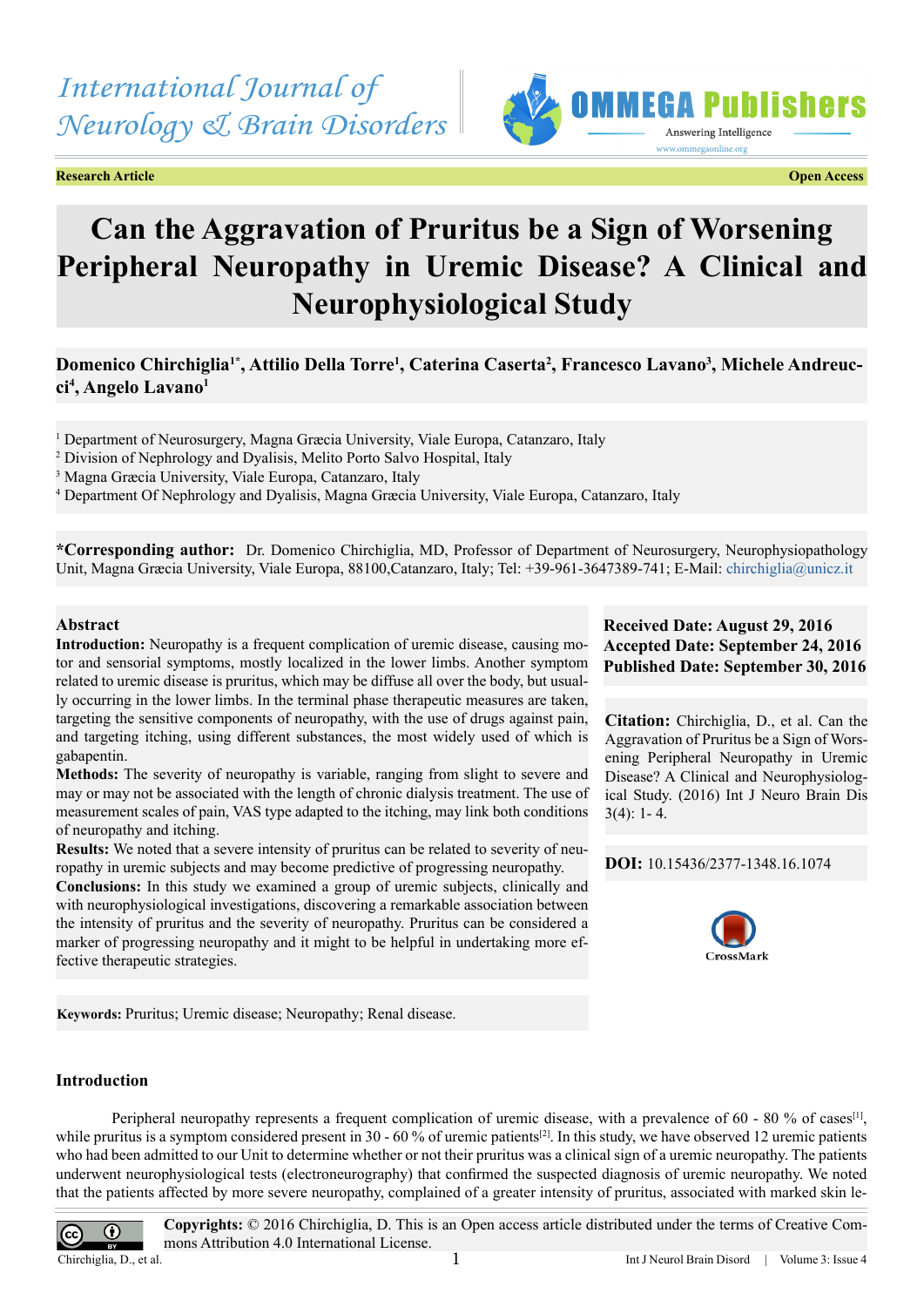sions due to severe scratching. Therefore, we hypothesized that pruritus can be a marker of progression of uremic neuropathy.

#### **Materials and Methods**

Our study is based on a 12 case series of uremic patients examined for peripheral neuropathy. This group was composed by 11 males and 1 female, aged between 46 - 82 years, (average 63 years). All patients were under three days weekly hemodialytic treatment and referred clinical symptoms, evoking the presence of peripheral motor and sensory neuropathy: weakness of the legs, pain and paresthesias of lower limbs, associated with pruritus. The dosage of serum urea before and after hemodialysis, the KT/V, the percentage of URR and the adequacy ratios of hemodialysis, showed the efficacy of the hemodialysis treatment, as shown in Table 1.

**Table 1:** Sex, age, years in hemodialysis, severity of neuropathy and pruritus intensity of the patients under study.

| No. of<br>patient | <b>Sex</b> | Age | <b>Hemodialysis</b><br>period | <b>Neuropathy</b><br><b>ENG</b> results | <b>Pruritus</b><br>intensity |
|-------------------|------------|-----|-------------------------------|-----------------------------------------|------------------------------|
| 1                 | F          | 46  | 3 years                       | Moderate                                | $^{+}$                       |
| 2                 | M          | 50  | 4 years                       | Moderate                                | $^{+}$                       |
| 3                 | M          | 58  | 4 years                       | Moderate                                | $^{+}$                       |
| 4                 | M          | 60  | 4 years                       | Moderate                                | $^{+}$                       |
| 5                 | М          | 64  | 8 years                       | Severe                                  | $^{++}$                      |
| 6                 | М          | 72  | 9 years                       | Severe                                  | $^{++}$                      |
| 7                 | М          | 80  | 9 years                       | Severe                                  | $^{++}$                      |
| 8                 | M          | 82  | 4 years                       | Severe                                  | $^{++}$                      |
| 9                 | M          | 68  | 3 years                       | Moderate                                | $^{+}$                       |
| 10                | M          | 72  | 3 years                       | Severe                                  | $^{++}$                      |
| 11                | M          | 60  | 2 years                       | Moderate                                | $^{+}$                       |
| 12                | М          | 51  | 3 years                       | Moderate                                | $^{+}$                       |

Neurological examination showed in all patients a reduction or abolition of patellar and Achilles tendon reflexes of the lower limbs, while it was normal to the upper limbs. Particularly, 5 of these patients reported a progressive worsening of



intensity of pruritus, associated to serious skin alterations like dyscromias and redness, until severe excoriations, mainly at the lower limbs. All patients underwent neurophysiological procedures, as Electroneurography (ENG), consisting of Nerve Conduction Sensory Velocities Study (NCSVs) and Nerve Conduction Motor Velocities Study (NCMVs), in the upper and lower limbs, included CMAPs (Compound Motor Action Potentials) and SAPs (Sensory Action Potentials), with study of latency and amplitude, of Median nerve, Peroneal nerve, Sural nerve bilaterally. We considered the following normal values: Median nerve: CMAP with distal latency < 4 milliseconds (ms),  $2,8 \pm$ 0,8, amplitude > 4,5 millivolts (mV),  $14 \pm 9$ , NCMV > 50 meters per second (m/s),  $59 \pm 5$ ; SAP: distal latency < 2,6 ms, 2,3  $\pm$  0,2, amplitude > 22 micronvolts, 50  $\pm$  15, NCSV > 46 m/s, 56  $\pm$  5. Peroneal nerve: CMAP distal latency <4,9, 3,8  $\pm$  0,5, amplitude > 3,5 mV,  $10 \pm 5$ , NCMV > 42 M/S,  $49 \pm 4$ . Sural nerve: distal latency  $\leq 3.2$  ms,  $2.5 \pm 0.4$ , amplitude  $\geq 7$  micronvolts, 18  $\pm$  8, NCSV > 43 m/s, 53  $\pm$  5. Regarding pruritus, we prepared a VAS (Visual Analogic Scale) pain rating scale, itch- adapted, consisting in asking the patient to localize over a line or colored bar, over a length of 10 cm, the point corresponding to pruritus intensity. Inferior and superior limits of this scale were zero (absence of pruritus) and 10 cm (maximum pruritus).

#### **Results**

The ENG results of our examined patients were as follows. A reduction in NCMV (Nerve Conduction Motor Velocity) of the peroneus nerve bilaterally in all patients, mostly marked in 5 patients, who had reported a greater intensity of pruritus. NCSV reduction (Nerve Conduction Sensitive Velocity) was also observed in all patients, as well as SAPs (Sensitive Action Potentials) was reduced in 7 patients, who revealed an increase in distal latency. Conversely, SAPs were absent in the same patients who reported a greater intensity of pruritus. The results regarding the investigation of the median nerve were normal. Details of the results of neurophysiological tests are shown in Table 2. These results have confirmed the clinical diagnosis of bilateral sensory- motor neuropathy of the lower limbs, while the examination of the upper limbs showed normal values, upon exploration of the median nerve.

| Table 2: Results of the electroneurography studies on the Median, Peroneal and Sural nerves. CMAP: compound motor action potential; NCMV: |
|-------------------------------------------------------------------------------------------------------------------------------------------|
| nerve conduction motor velocity; SAP: sensory action potential; CMAP: compound motor action potential. RIG: right; LEF: left.             |

| <b>Number</b><br>patient | Median<br>nerve | <b>Peroneal nerve</b>                         | Sural nerve                                |
|--------------------------|-----------------|-----------------------------------------------|--------------------------------------------|
|                          | Normal          | CMAP 5,0, NCMV 39 RIG<br>CMAP 5.1 NCMV 40 LEF | SAP 3,4 NCSV 40<br>SAP 3.5 NCSV 39         |
| $\overline{2}$           | Normal          | CMAP 5.3 NCMV 41 RIG<br>CMAP 5.2 NCMV 40 LEF  | SAP 3.5 NCSV 40 RIG<br>SAP 3.6 NCSV 39 LEF |
| $\mathcal{E}$            | Normal          | CMAP 5,3 NCMV 42 RIG<br>CMAP 5.2 NCMV 41 LEF  | SAP 3,4 NCSV 40 RIG<br>SAP 3.4 NCSV 40 LEF |
| $\overline{4}$           | Normal          | CMAP 5,1 NCMV 42 RIG<br>CMAP 5.1 NCMV 42 LEF  | SAP 3.5 NCSV 41 RIG<br>SAP 3.4 NCSV 42 LEF |
| 5                        | Normal          | CMAP 5,3 NCMV 40 RIG<br>CMAP 5.4 NCMV 39 LEF  | SAP absent RIG<br>SAP absent LEF           |
| 6                        | Normal          | CMAP 5,7 NCMV 39 RIG<br>CMAP 5.8 NCMV 37 LEF  | SAP absent RIG<br>SAP absent LEF           |
| $\tau$                   | Normal          | CMAP 6,0 NCMV 35 RIG<br>CMAP 5.9 NCMV 36 LEF  | SAP absent RIG<br>SAP absent LEF           |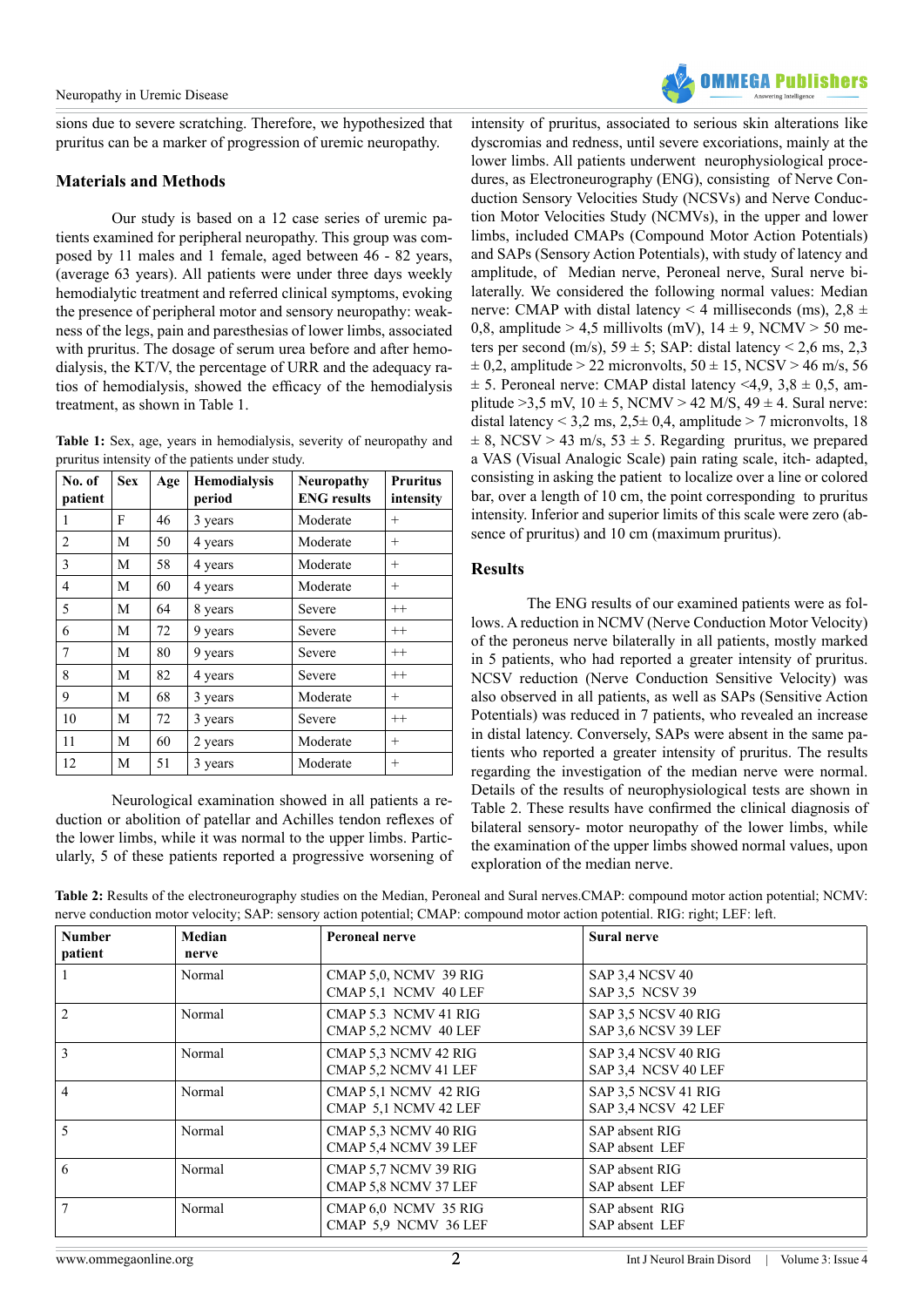Neuropathy in Uremic Disease



| 8            | Normal | CMAP 6.3 NCMV 34 RIG<br>CMAP 6,2 NCMV 33 LEF | SAP absent RIG<br>SAP absent LEF           |
|--------------|--------|----------------------------------------------|--------------------------------------------|
| $\mathbf{Q}$ | Normal | CMAP 5.1 NCMV 41 RIG<br>CMAP 5.0 NCMV 40 LEF | SAP 3.4 NCSV 40 RIG<br>SAP 3.5 NCSV 39 LEF |
| 10           | Normal | CMAP 6,2 NCMV 33 RIG<br>CMAP 6,1 NCMV 33 LEF | SAP absent RIG<br>SAP absent LEF           |
| 11           | Normal | CMAP 5.2 NCMV 41 RIG<br>CMAP 5.1 NCMV 40 LEF | SAP 3.4 NCSV 42 RIG<br>SAP 3.5 NCSV 41 LEF |
| 12           | Normal | CMAP 5.2 NCMV 41 RIG<br>CMAP 5.1 NCMV 41 LEF | SAP 3.5 NCSV 41 RIG<br>SAP 3.5 NCSV 41 LEF |

Following the results obtained by neurophysiological tests, we divided the patients in two groups, one with moderate neuropathy (7 patients) and one with severe neuropathy (5 patients), as shown in Table 3. We noted, also a greater severity of neuropathy in older males, aged 64 - 82 years, who had been in chronic hemodialysis treatment for longer tim[e\[3\].](#page-3-2)

**Table 3:** Serum Urea pre- and post-dialysis, KT/V and URR in the 12 patients under study.

| No. of<br><b>PATIENT</b> | Serum Urea<br><b>Pre-Dialysis</b> | Serum Urea<br><b>Post-Dialysis</b> | KT/Veq | <b>URR %</b> |
|--------------------------|-----------------------------------|------------------------------------|--------|--------------|
| 1                        | 104                               | 22                                 | 1.61   | 78.85        |
| $\overline{c}$           | 119                               | 27                                 | 1.56   | 77.31        |
| 3                        | 116                               | 39                                 | 1.22   | 66.38        |
| $\overline{4}$           | 91                                | 20                                 | 1.59   | 78.02        |
| 5                        | 112                               | 32                                 | 1.3    | 71.43        |
| 6                        | 105                               | 38                                 | 1      | 63.81        |
| 7                        | 111                               | 31                                 | 1.32   | 72.07        |
| 8                        | 93                                | 31                                 | 1.1    | 66.67        |
| 9                        | 160                               | 38                                 | 1.33   | 76.25        |
| 10                       | 146                               | 38                                 | 1.44   | 73.97        |
| 11                       | 126                               | 38                                 | 1.23   | 69.84        |
| 12                       | 125                               | 38                                 | 1      | 63.9         |

All patients underwent VAS (Visual Analogic Scale) assessment, itch adapted, to correlate the intensity of pruritus to the severity of neuropathic pain. The results showed that 7 patients reported a score between 5 - 6 cm, while the 5 patients who reported severe pruritus intensity, expressed a score between 9 - 10 cm. They were the same patients who showed severe alterations of neurophysiological parameters. This suggested a remarkable association between neuropathy severity in the lower limbs and worsening of pruritus.

### **Discussion**

Uremic neuropathy has been thoroughly studied over the past many years and numerous articles have been published on this matter. Bazzi et al., in a clinical and electrophysiological study of an extensive series of 135 short and long term patients on hemodialysis, evaluated the presence and the grade of peripheral neuropathy, showing an 80% percent incidence of neuropathy and its prevalence in older patients<sup>[4]</sup>. Jurcic et al., noted that a 10 yearlong term dialysis and older age, were associated with a further worsening of neuropathy<sup>[\[5\]](#page-3-4)</sup>. Jedras et al., however, found, by clinical and electrophysiological studies, a significantly more prevalent neuropathy among male patients<sup>[6]</sup>.

Pharmacological treatment includes the use of anti-epileptic Gabapentin, which has proved effective in neuropathic pain. Gabapentin binds to the voltage-dependent calcium channels by decreasing the activity of several neurotransmitters such as glutamate, norepinephrine, substance P and amplifying the activity of the neurotransmitter GABA, by increasing its intersynaptic concentration. It is also active with a non-synaptic GABAergic activity. However, the use of Gabapentin, that is still used in neuropathic pain has not yet solved the problem of the affected patients, especially if used by itself, as evidenced by a recent study by Xu L et al<sup>[7]</sup>.

Pruritus is a sensorial symptom similar to pain perception. Pruritus neuronal pathways are constituted by amielinic C sensitive nervous fibers that receive information from skin receptors and transmit to the spinal cord, reaching the thalamic region. These fibers that are not related to those nociceptive, are placed between the epidermis and dermis layers, where they interact with keratinocytes and mast cells which release chemical mediators, such as histamine, P substance, cytokines, proteases and others. A neurobiological signal seems to then arrive to the cortical brain structures, where it is processed as pruritus. Another hypothesis considers the possibility that in uremic disease, there may be the presence of an abnormal distribution of the cutaneous innervation, suggesting that uremic patients can develop specific dermal alterations, like different innervation pathways, which could be responsible for an elevated pruritus symptomatology, signs of hypersensitivity and reduced perception threshold, that could explain, for example, that the use of gabapentin, an effective treatment of neuropathic pain, can be also administered in uremic pruritus, since pruritus and pain pathways seem to be similar. Fantini et al., suggested an involvement of terminal cutaneous fibers in uremic neuropathy, using immunofluorescence methods to search for the presence and the distribution of neuronal markers. They found a reduction in the number of cutaneous nerve terminals, assuming that altered skin innervations can be a possible consequence of neuropathy $[8,9]$ . Furthermore, some groups investigated the possible influence of the autonomic nervous system on the emergence and persistence of pruritus, by using special tests, such as sympathetic skin response (SSR) and RR Interval Variation, in basal and profound breath conditions (RRIV), but concluded that pruritus is related to somatic neuropathy more than to autonomic dysfunction<sup>[10]</sup>. Finally, in uremic patients, pathophysiology of pruritus is explained by sensitive nervous fiber dismodulation, together with cutaneous deposition of irritative substances, as calcium salts and uremic toxins, provoking skin xerosis. Pruritus symptom is furthermore caused by many diseases, besides uremia, as irritative- allergic skin pathologies, systemic diseases, liver and endocrine, parasites, neoplastic, especially hematologic, infective,